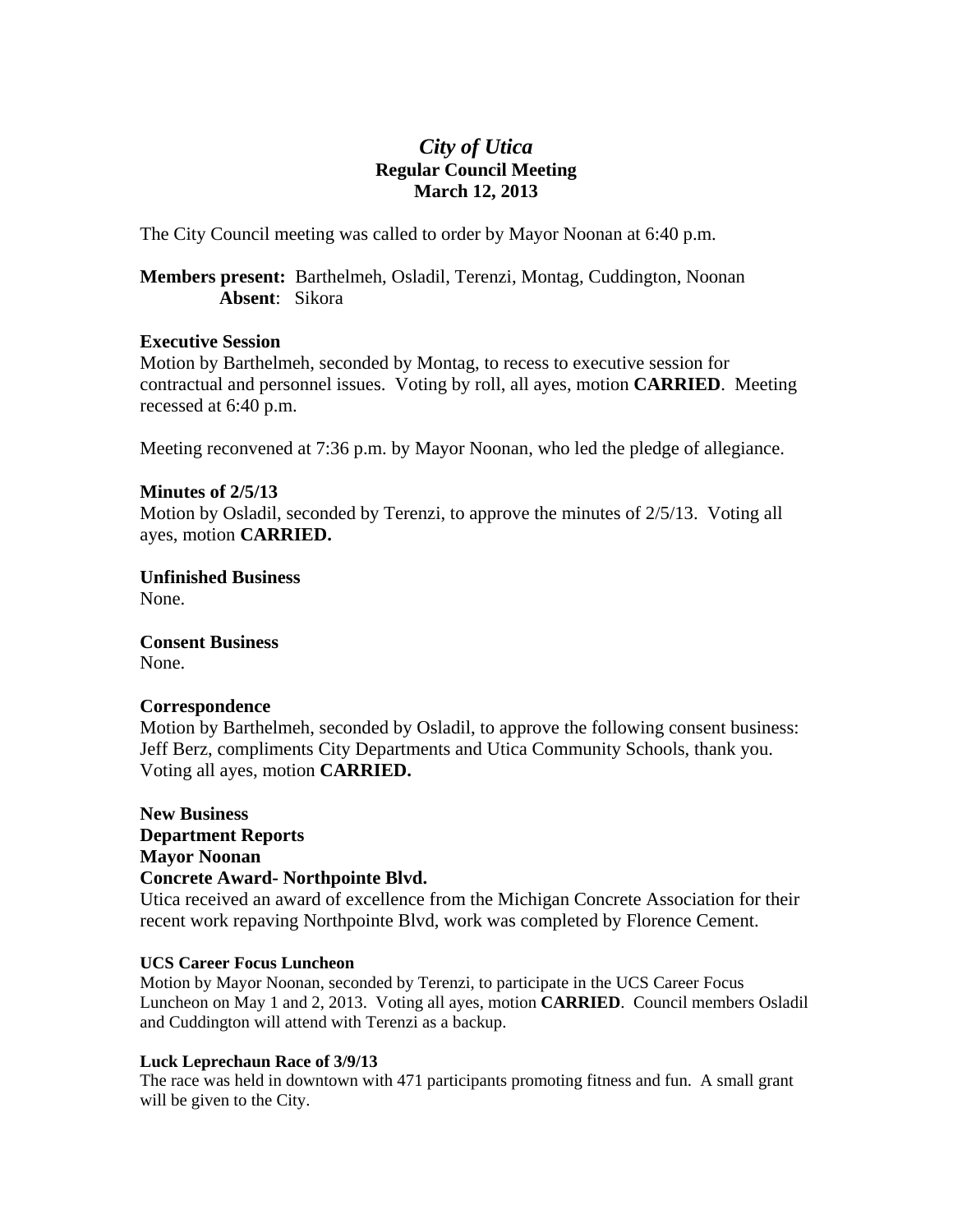**Regular Council Meeting March 12, 2013 Page 2** 

## **Council Reports**

Councilman Barthelmeh commented on how fantastic the Ice Festival was this year.

**Assessing- Nancy Strehl, Assessor**  None.

**Building- Gary Moscone**  None.

## **Fire- Kevin Wilseck, Chief**

Chief Wilseck reported that the fire department received a \$1000.00 grant from Walmart/ Sam's Club.

**Police- Dave Faber, Chief**  None.

**DPW- Bill Lang, Superintendent**  None.

**Treasurer- Philip Paternoster** 

**Taxes**  All taxes are now to be paid at Macomb County.

# **Administration- Beth Ricketts, Deputy Clerk MML Refund**

Michigan Municipal League Liability and Property Pool returned \$15,546 in equity to the City. No action required.

# **Library- Marsha Doege, Director**

## **Book Sale**

The book sale held in conjunction with the Ice Festival netted the most profit to date. Marsha Doege, Director, thanked all the volunteers and Kathy Lootens, Debbie Whittet and Laura Husk for all their hard work.

## **Blood Drive**

There will be a blood drive in the Gibbing Room on 4/3/13 from 2pm to 7:30pm.

### **Parks and Recreation Commission Events**

The Ice Festival was a huge success, thank you to all who helped on the event. The Old Mill Art Festival is accepting crafters for the show on 6/15-16/13. The annual Easter Egg Hunt is scheduled for Saturday, 3/23/13 at 11:00 am in Grant Park.

# **Historic District Commission**